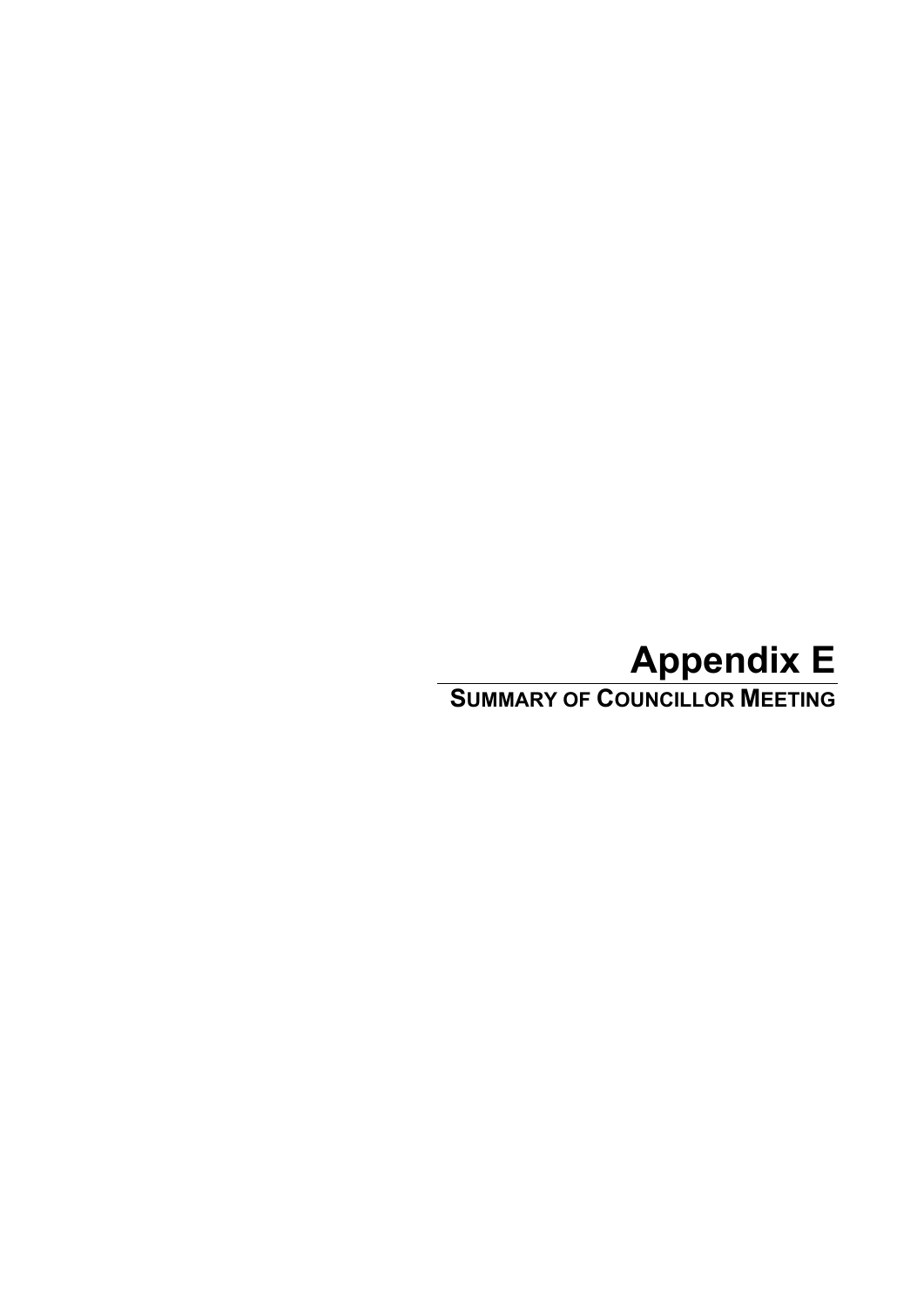

154 Peisley Street PO Box 1963 ORANGE NSW 2800

> € 02 6393 5000 ■ 02 6393 5050

⊠ orange@geolyse.com geolyse.com

# Our Ref: 214346\_CSC\_Councillors Meeting\_6 May 2015.docx

# **COWRA SHIRE COUNCIL – PRESENTATION OF REVIEW OF ENVIRONMENTAL FACTORS FOR THE HEAVY VEHICLE BYPASS FOR COWRA – COUNCILLORS MEETING**

Cowra Shire Council

6 May 2015

Attendees: Bill West, Judi Smith, Ray Walsh, Ian Brown, Peter Wright, Jack Mallon, Tim Long, George Ridley, David Walker, Latisha Ryall, (Ruth Fagan, late attendance).

Meeting start at 5.30 pm.

#### **Introduction**

Tim Long – Welcome to Geolyse David Walker.

#### **Item 1 - REF Presentation**

David Walker, a Town Planner of Geolyse, presents information in regards to the Review of Environmental Factors associated with the proposed Heavy Vehicle Bypass Route for the Shire of Cowra.

Council have engaged Geolyse to prepare and REF. The engagement to take bypass to next stage and look at environmental assessment of concept alignment as prepared by GHD.

This meeting is an element of the consultation process to support the preparation of the REF. Geolyse proposed direct consultation with the public and councillors and both of these will occur (in part) tonight.

This presentation will firstly involve Councillors, then a presentation is open to the General Public at 6.00 pm.

The purpose of this discussion will include the construction and operation of the bypass route, looking at the impacts that are at are likely to or could occur as the result of the construction and the operation. We will try to avoid detailed discussions regarding other alignment routes, reiterating that the purpose of the public meeting is to assess the adopted pipeline route, any other questions maybe directed onto George Ridley at Council for further discussion.

We hope to as much as possible getting into detailed discussions about the alignment, you as Council have adopted the alignment and engaged us to assess the alignment. Where there are questions, queries, or comments about particular elements of the alignment, we are happy to take them and hear them, but there is probably little that we can say at this point that is meaningful, as this is not what we have been engaged to assess. Some of those more directed comments can go back to George Ridley if needed.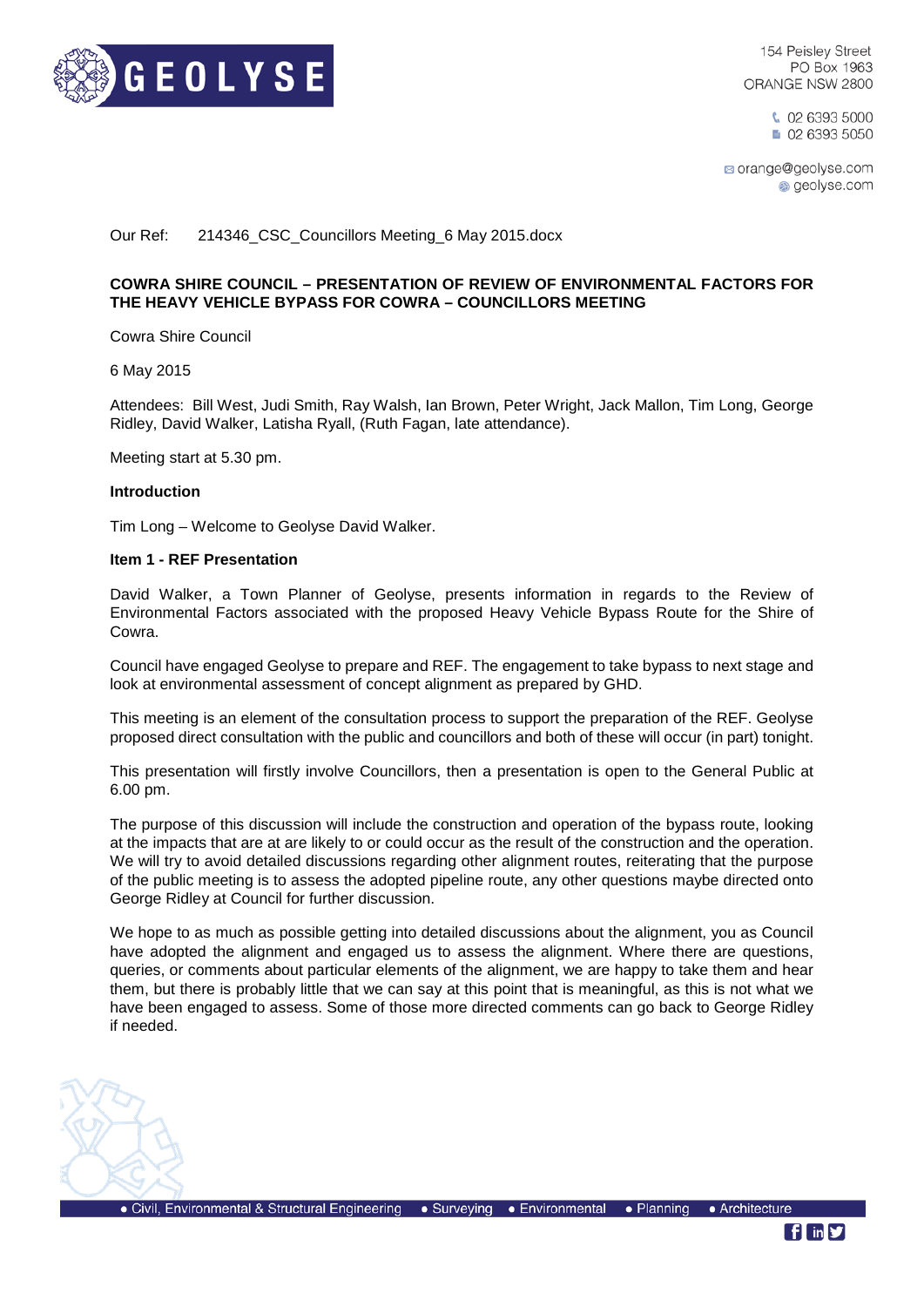

# **Background/History**

2009 land use strategy – There was identification of a number of different bypass route options, this has been a long time in conception, dating to the 1980's?

GHD in 2012/2013 took this proposal forward and undertook a study of options and analysis of options and community consultation,

There were a number of options that were considered. GHD looked at a cost benefit analysis of a short list of three routes and these options are identified as Options A, B and 3. Through this process GHD undertook community consultation with regulatory Stakeholders, the community and Councillors. GHD consulted with the residents directly and as a result of this process, GHD decided that option 3 was the most popular and as a result of this recommendation Option 3 was adopted by Council.

# **Key concerns from the community**

The key concerns identified by the community for the potential impact of the bypass in relation to Option 3 was impacts to residential areas, traffic and pedestrian safety risks and increased traffic volumes.

(The adopted route was shown to the Councillors as a slide and described below).

Description of route starting from the West: Joins Airport Road, then turns South, East onto Boundary Road, crosses through the rail alignment/ electricity transmission line under the rail approach, through the Lachlan River, then follows the rail alignment where it joins Campbell Street and back up to Western Highway. 8.4 km in total, of which 5 km is existing roads and the remainder will encompass new roads.

Consultation prepared by GHD determined Option 3 was the most popular, most cost effective and most preferable.

## **REF Purpose**

The purpose of the REF is to assist the determination and consider all matters affecting or likely to affect the environment.

We are looking at anything and everything that could potentially occur to impact the environment as a result of the works. The impact is not just limited to environmental impacts such as Flora and Fauna, but also socio economics, acquisition, views, we are aiming to take everything into account.

In terms of specifics the listed items for consideration are as follows:

- Landscape Character and Visual Amenity;
- Flora and Fauna;
- Noise;
- Traffic and Access;
- Heritage (Indigenous and Non-indigenous);
- Air Quality;
- Land acquisition;
- Surface Water and Groundwater;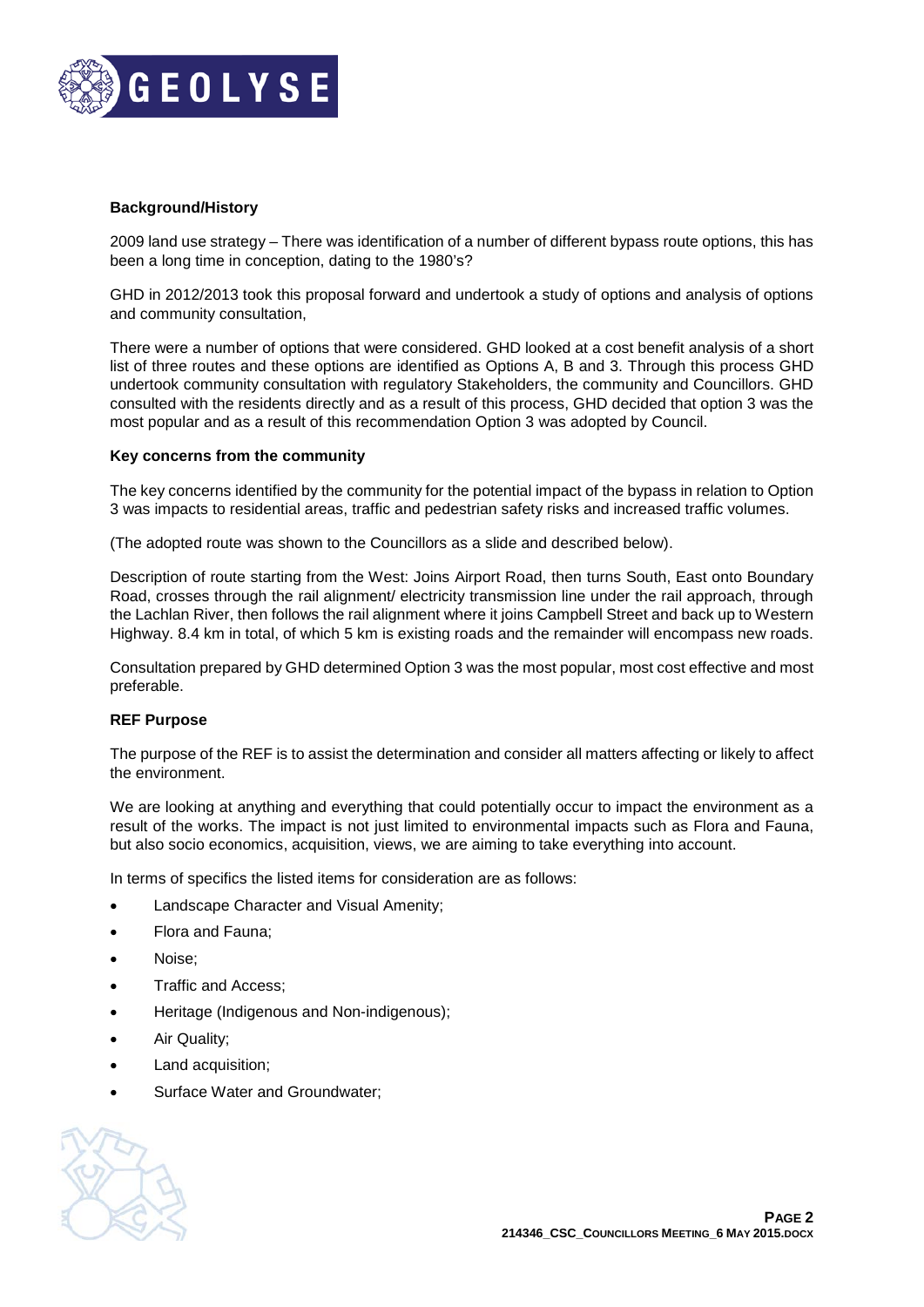

- Socio-Economic Considerations;
- Soils:
- Utilities:
- Wastes: and
- Hazards.

Regarding the specifics of the REF, this is not an exhaustive list and there may be other factors to include, Geolyse are presently focusing attention on the items listed, if anything you feel has been missed then please let us know at some point this evening. The environmental impacts of construction, time constraints and ongoing impacts associated with the route operating such as noise and air quality.

Key areas of investigation and the areas Geolyse have engaged specialist to investigate on our behalf.

- Noise and air quality;
- Areas for specialist engagement;
- Flora and Fauna Aquatic Ecology;
- Noise;
- Traffic and assess ;
- Indigenous Heritage;
- Air quality;
- Surface and Groundwater; and
- Landscape Character and Visual Amenity.

Comments and Questions raised

Councillor Judi Smith – Are you looking at safety of residents and vehicles on the bypass?

Response –The Safety element is more assessed in engineering design, it is not an environmental impact as such to assess, we are introducing additional intersections into the Roadway, there is a, degree of consideration in that area., re additional intersections majority of safety engineering through detailed design. Something that would occur in detailed design process, abide by AustRoads, RMS and council standards expect that deliverable is a safe road environment. Aim of standards, will certainly be included but will fall out of detailed design.

Councillor Judi Smith - Some of the residents talked about Pedestrian safety and safety of children?

Response - Concept alignment does not propose crossing points, bypass would attempting to limit as it undermines efficiency of the route – logically at intersections you will need crossing points, Southern extent of the town there is not many established footpaths. Again this would be addressed through detailed design.

Councillor Bill West - commented that the residences in one area particular have raised concerns on safety of pedestrian and children and animals as well as noise and would like to express their concerns, so would suggest that it may be brought up in the context of the human built environment.

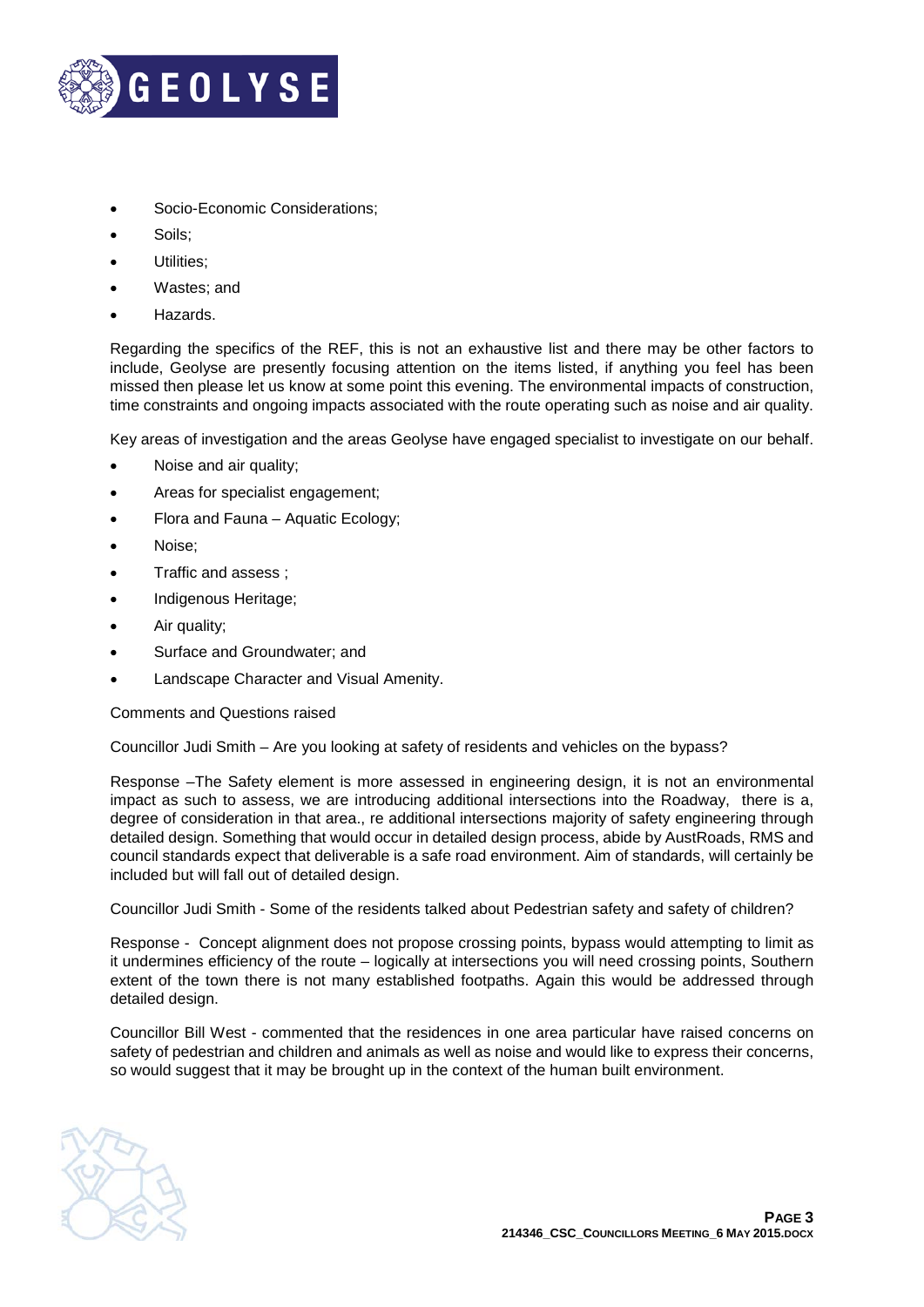

Response – there is an element of consideration under socio economic factors, this is quite a big area.

Geolyse have engaged specialist investigations into those areas which all formed part of fee proposal. Geolyse (in house) is specifically looking at desktop assessment and critical considerations such as landscape character and visual amenity, surface and groundwater and land acquisitions that would be necessary.

#### **Landscape character/ Visual amenity**

6 distinct landscape zones in this visual catchment.

The assessment was prepared in accordance with the relevant RMS guidelines. Drawing outlines the different land use environments, being Airport, residential, business, rural, and industrial and recreation. This has been reviewed to the extent these areas have the capacity to view the project area, the project introduces new features into the landscape that had not previously existed. RMS guidelines are relevant and we would expect to see the assessment to determine the extent to which a new development impacts on the environments

Geolyse have assessed those areas and at the present time there does not seem to be many large impacts, there will be further changes to visual amenities, due to construction activity, new roads, upgrading existing roads and, looking at the bridge, a new intersection at Lachlan valley conceived a large roundabout; how it will integrate with the existing rail bridge is unclear. This would be considered through detailed design, but the concept design bypass and Lachlan valley Way as intersecting under that rail pass, there will be liaison with John Holland on undermining the rail bridge approach. .

#### **Potential land Acquisition**

Identified the lots that are affected not the land that will be acquired.

Description of areas discussed shown on map. The areas outlined in green are the affected areas, and assumed a 40m corridor, although realistically a 30 m wide corridor is probably acceptable, and excluding large portion on southern side of the railway to the east of the river 6ha the rest is 8ha and most of these are only about 500m<sup>2.</sup> Through detail design there would be significant opportunities to further reduce this as these are existing road reserves and it should be possible to design the alignment within these existing road reserves where possible.

## **Concept alignment**

Councillor Ian Brown – You are discussing a 40 m reserve, will it be an old Road or a new Road, example of Airport and Boundary Road exiting Roads will they still be open for local traffic once it is operational?

Response Yes it would still be operation for anyone to use and for access to properties not just to Heavy Vehicles and there still would be access to properties.

Councillor Ian Brown - Have they used the 40m Road?

Response - No acquisition on the left hand side of acquisition plan shown, the reason is that it is assumed that the existing Road reserve would-be maintained and would not be widened to 40 m assumed through new Roads and the 3km through town centre. If a 30m road reserve is adopted, the area acquired would be less than identified.

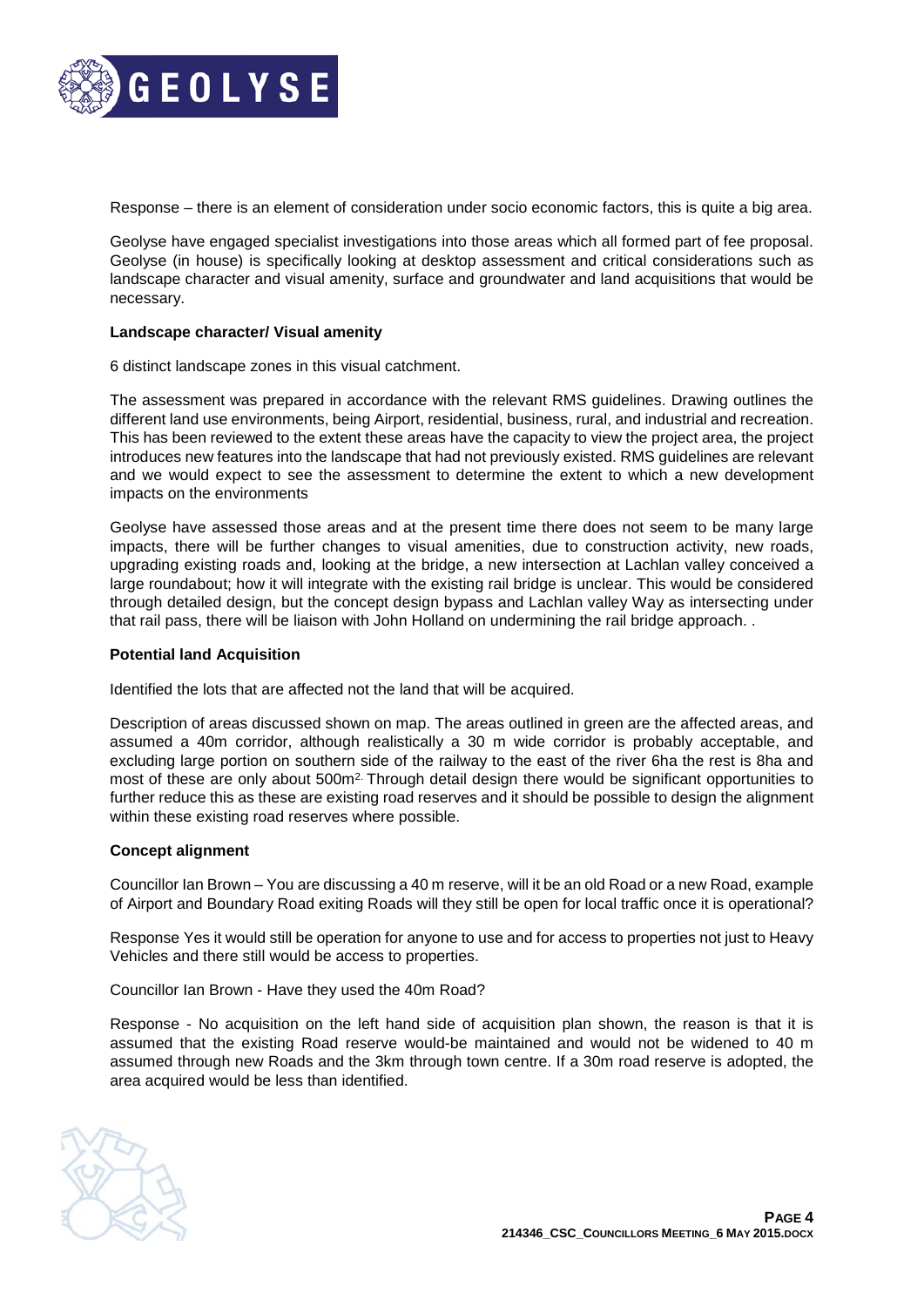

## **Surface Water**

There are two sensitive water courses through the area. Lachlan River and Waugoola Creek both are flood planning area, most of the southern area is flood plain area in relation to the Lachlan River.

The initial assessment is that the building of the bridge will have some impact on flood flows and this is being quantified at the moment. Existing road levels are low and flood levels are quite high in that area, there is a degree of impact in a 1/20 year event, expectation the bypass will not be navigable in this flood event (1/20yr,) and the traffic will have to go through the main street.

Engineering costs associated with raising that Road level to the railway bridge would be very significant and introduce a new conflict with the rail bridge that provides an how you provide and how do you provide interaction between the two if they are at the same level.

Councillor Ian Brown - At times this proposed Roadway will flood?

Response – Yes, that is the concept alignment that has been adopted.

George Ridley - The bridge is a riverbank height crossing. The Roads will be closed elsewhere so would not be a great problem, detailed design will look at this

Response – In flood plain areas a 1/20 year event takes you over Lachlan Valley Way, the bypass would be closed, and traffic redirected through main bridge over Campbell Street. Understanding of the design, you could look at detail design.

Councillor - That is acceptable.

Description shown on presentation of flood plain areas including 1/100yr event.

## **Groundwater**

There is a large amount of groundwater vulnerable land, a review of bores in area suggests that groundwater is high; in areas is up to 2m from surface. There will be potential for interaction during construction, including spills, and accidents during operation and event of vehicle accidents. They are all potential impacts that will be managed through controls through REF. They are not insurmountable problems.

## **Flora and Fauna**

Filed survey of the alignment has been conducted to date.

Vegetation communities within the alignment are predominately disturbed grassland, some River red gum within the Lachlan River environmental zone in the right area corridor. There is a small area of Yellow Box, White Box and Blakely's Red Gum woodland on the corner of Boundary and Airport Road.

Within the aquatic environment we obviously have the river and the creek. There is obviously some removal of the grey box and the yellow box on the corner of Boundary and Airport Road which could be avoided, if that bend was softened through a bit of acquisition of that land on the corner. At the moment it is a 90° angle turn which looking at the concept alignment is not an ideal scenario if two B-doubles were trying to turn at 90° angle would not be feasibly possible. Ecologist is recommending that that particular area needs further detailed consideration, benefit for better turn for vehicles and save the

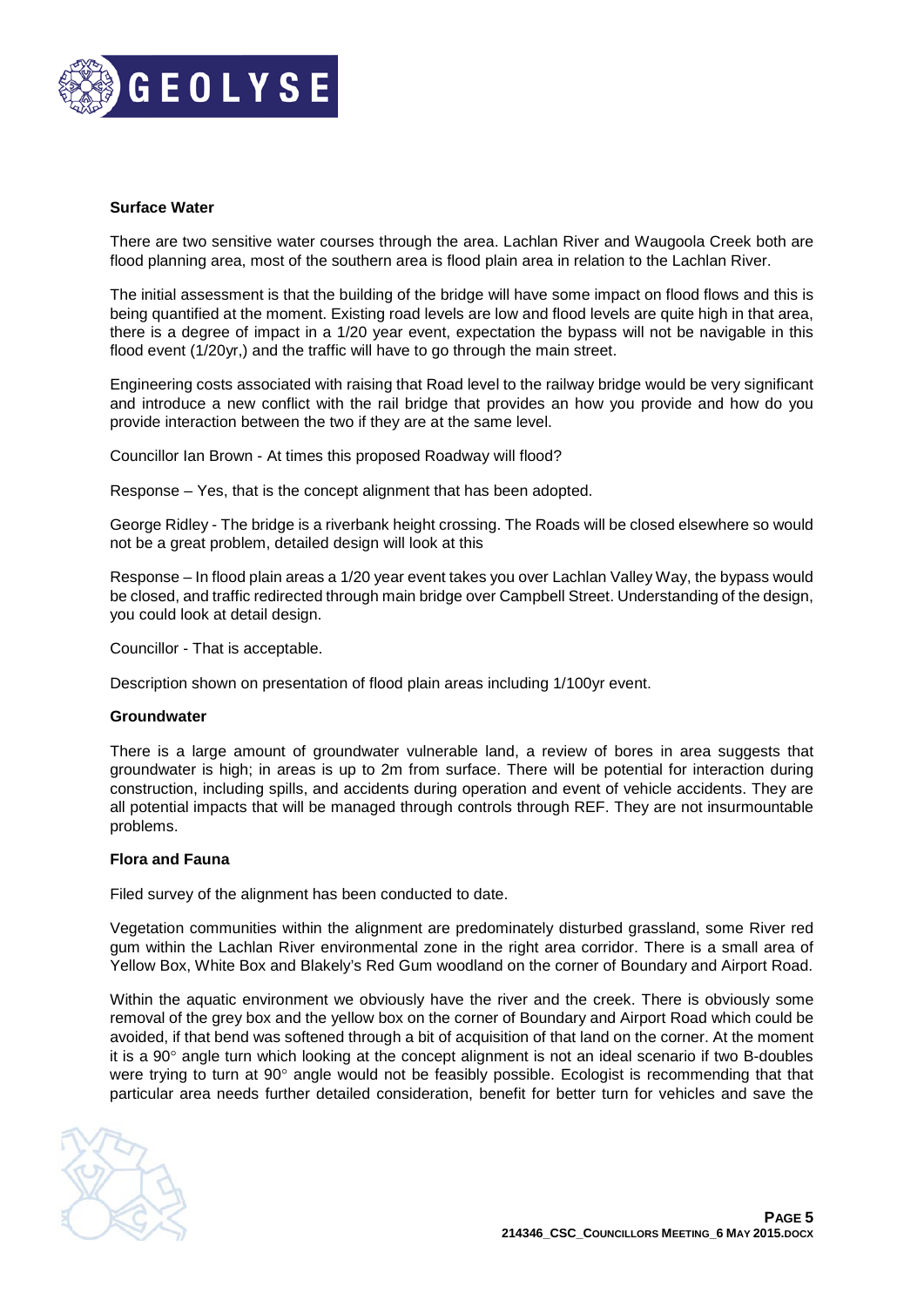

endangered community and opportunity for improvement. Overall the conclusions are it is unlikely to affect threatened flora and fauna or the aquatic ecology under state or commonwealth legislation.

## **Contamination**

There is one identified site of contamination that is the Shell depot, located on Campbell Street and identified by EPA. Groundwater monitoring sites are identified on the plan. 32 in total. A matter to identify controls through the construction to ensure there is protection to workers and the environment. It may be an opportunity to improve that particular site and improve status of that land.

## **Indigenous Heritage**

Consultation between Aboriginal community and an archaeologist have begun. Through the process of an Aboriginal Cultural Heritage Assessment (ACHA), members of the aboriginal community have identified themselves to be involved with the assessment, and the archaeologist will conduct field work to have a look at the alignment and to determine if there are any areas of concern. If there are concerns further investigation would need to be done and permits will need to be obtained before construction is started.

#### **Noise**

Noise loggers have been deployed in conjunction with Council traffic loggers to determine background noise level, and looking forward to projected traffic numbers.

The loggers are calibrated to model and determine the current background noise level. Looking forward to projected traffic numbers the noise level consultant will be able to determine the noise level for the bypass, once operational, and to see the extent of the noise levels to the properties located within the locality. It is looking like the predicted noise levels will exceed road noise criteria, in which case mitigation measures are necessary, such architectural features like double glazing. Alternative to that may be a revision to detailed design to slightly change the alignment to further offset the alignment from those properties. The critical area will be the Boundary Road properties.

There may be a cost to the project of architectural mitigation to those properties to make the noise level acceptable.

Vibration impacts associated with the project were also assessed for existing buildings.

## **Traffic and Access**

Statutory frameworks for the existing traffic movements and volumes and changes around the existing Road and intersections within concept alignment. More detail in regards to the 90° turn and the Lachlan Valley Way and other intersections, noting that community interest of those intersections was considerable in regards to where people could get on and off on at those key points. There would be a significant size roundabout at Lachlan Valley Way which the engineering design would address.

Councillor Bill West - Would the Olympic Highway would be a roundabout too?

Response – Not sure if that has been identified. We would be modelling those intersections to give the best level of service. A roundabout would likely be the best solution rather than lights to keep traffic moving on the bypass.

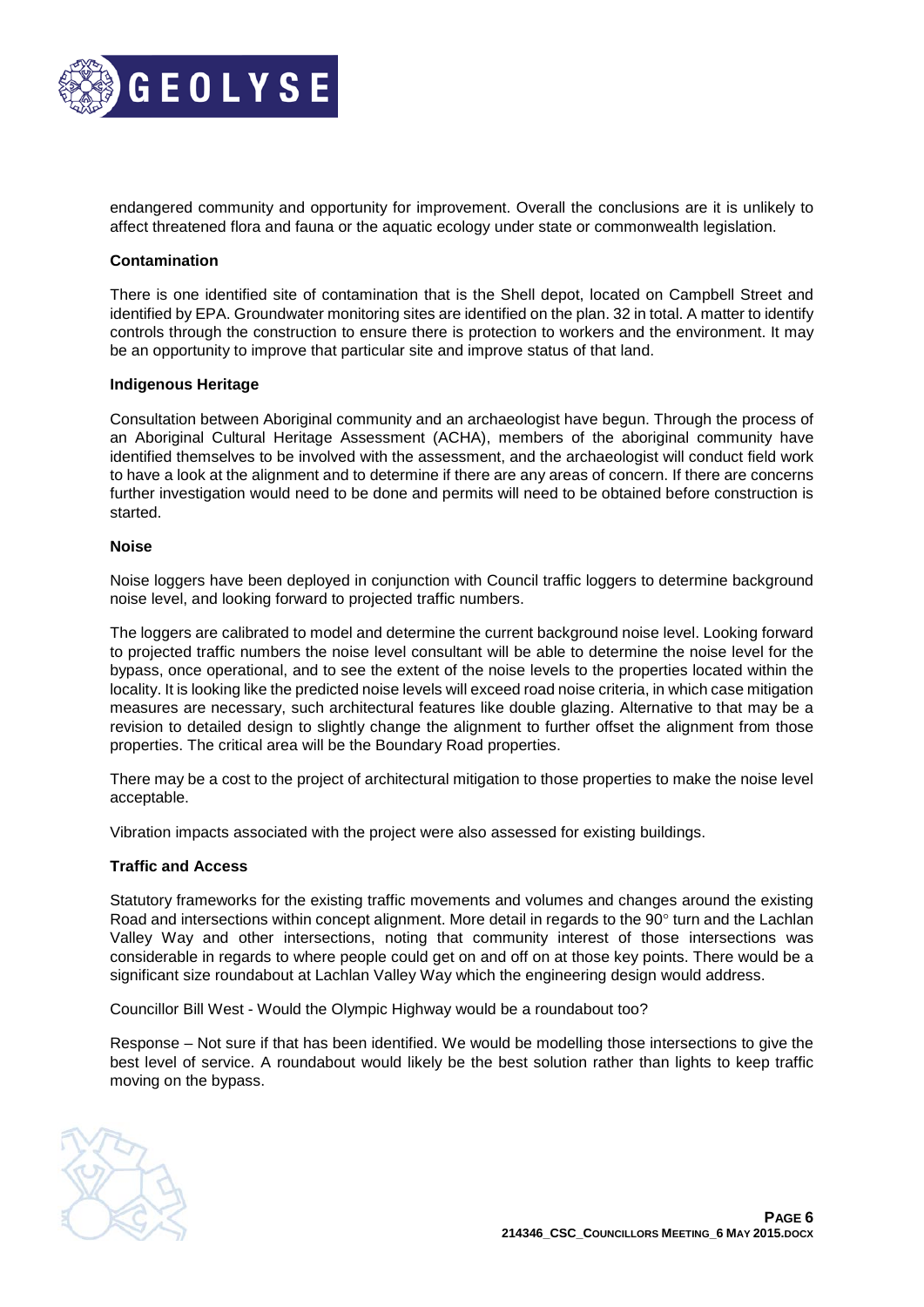

# **Air Quality Assessment**

The subconsultant is looking at existing air quality and meteorological conditions and omissions and predicting groundwater concentrations construction and traffic omission. If there are any noncompliance predicted to propose mitigation measures. This is standard approach, current sit potential impacts, control measures, and next environmental assessment. At this point that is unlikely to happen. Impacts are all manageable

# I**tem 2 – Comments or Questions**

As part of the consultation phase, this is the opportunity to participate and any queries and will be answered tonight if possible and comments will be noted and included in REF.

Councillor Ian Brown – If a family living on Boundary Road, wished to access the Road from their property, will there be access.

Response – Yes, unless a slip Road is conceivable which the concept plan does not identify.

George Ridley – There is a need to separate the two stages. The initial stage is the REF, the next stage once approved is then to go onto detailed design and engineering design. One of the options for engineering design is to have a service Road that all your accesses are on, it would be costly, but the best option in regards to safety, entrances onto the bypass because you would need access. The more entrances onto the bypass lessens the effectiveness. It needs to have more work when going through the design phase.

Councillor Bill West - Residents will ask the question, at what point do we get the detailed drawings after the REF?

George Ridley - This is not normally done until DA.

Councillor Bill West - So a response to the public would be as a result of the REF being signed off on and issues identified, which is where detailed drawings will be provided?

Response – The REF identifies constraints provides and recommendations to deal with these constraints. If you have done detailed design first it is assumed that you are ignoring the constraints, this is the process RMS take to identify concept, do the assessment, develop concept through and in conjunction with REFs, conservative assessments of the impacts, Controls that are recommended through the REF drives the detailed design – if the detail design results in a significant change then you revisit the REF and issue an addendum to deal with the change in design. Process allows to see the constraints and respond to design.

George Ridley - In the REF you do have a Traffic and Access section in terms of the access how much information is included in the report?

Response - It is an issue as there are multiple properties that need access, so it would be addressed via written recommendation of the detail design needs to consider this and should consider the following options such as joint access arrangements, slip Roads or may be realignment to move this away, there a few options to readdress this. The REF will consider those but won't take the step of doing detail design. It is the recommendations and controls that will inform the detailed design.

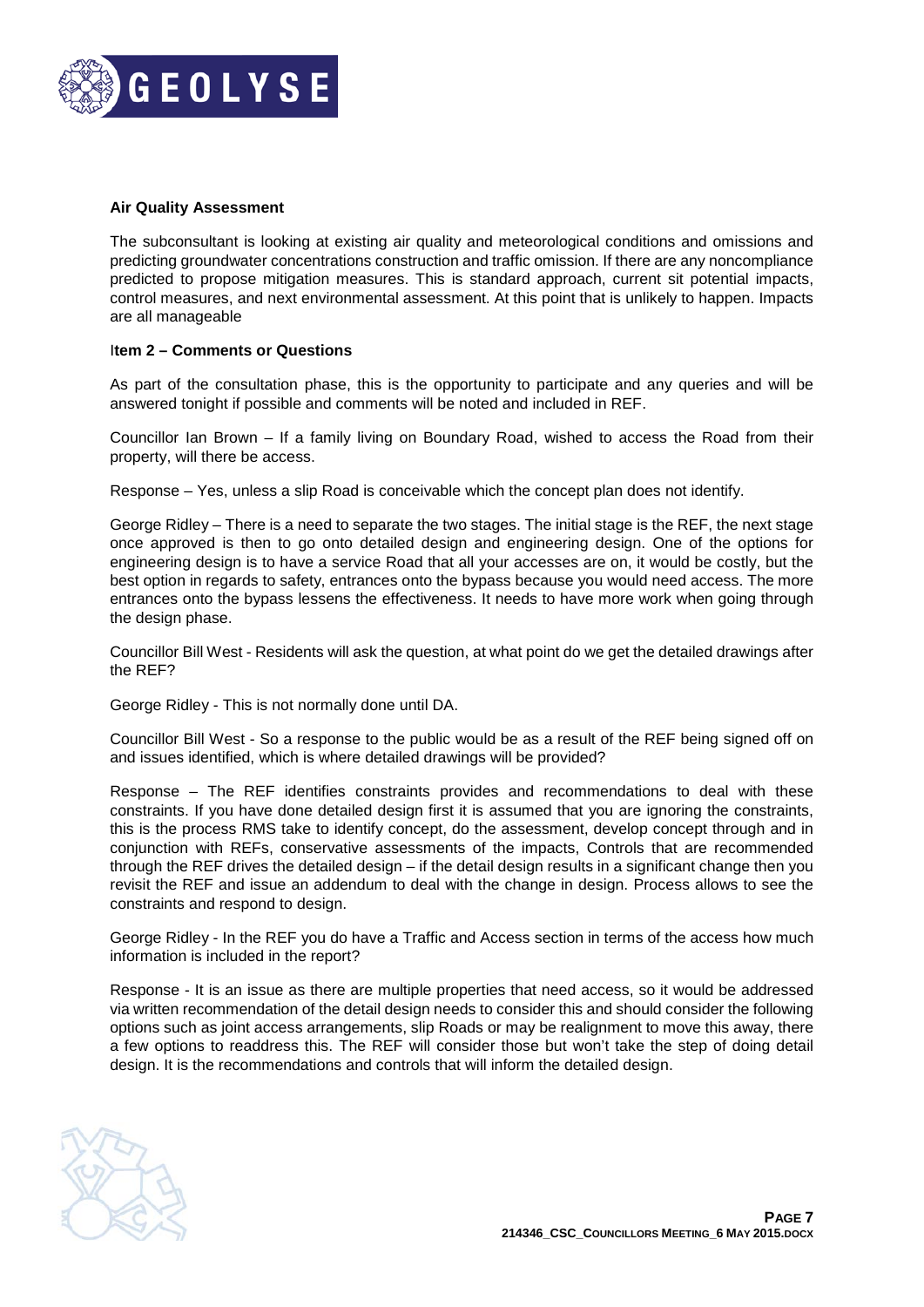

Councillor Peter Wright - you advised that the Boundary Road was a narrower corridor, service Road might be if the access traffic is going to be difficult there, you many need a bigger acquisition.

Response – did not mean to imply that Boundary Road was narrower, it is standard Road width, the Concept design alignment fits within the 30m corridor comfortably. There is with the exception of one house, farmland, only a recommendation or comment, if you were considering acquisition there the approach to take would be to look at the southern side as there is only one land owner negotiations would be significantly easier and also it is a logical way to consider.

Councillor Peter Wright – On the southern side of Boundary Road there are 3 houses there.

Councillor - Is this a dual lane Road?

Response - Concept is for one lane each way.

Councillor - Will there be room for a vehicle to pull off onto the side of the Road if it has to stop or is it to allow access or is it going to table drains?

Response - The concept alignment is not developed enough to conclusively answer this .there would not be curb and gutter, there would be table drain.

Councillor Peter Wright - It would have to be level, if a Heavy Vehicle truck would have to stop to get off….

Response - it would need to comply with AustRoads which has its own clear zone requirements, which re gradients, requires those areas to be kept clear of obstructions. It would be able to be driven on. Concept long section would smooth out, to keep a consistent grade, yes there would be capacity to pull off if you have to.

George Ridley – The Road is a standard 30m which would give you more than a standard Roadway, if you did need a service lane you could dependant on a specialist report, if not the bypass would certainly have sufficient shoulders.

Councillor Peter Wright - Could you have a service Road as a dual lane carriageway?

Response - Detailed design would answer these questions, unable to comment as we not specialised traffic engineers present tonight. There would be a number of options for the traffic engineers to provide recommendations to respond to this look at all options.

Councillor Judi Smith - As part of socio economic investigations, will this look at analysis on likely effects on house prices?

Geolyse Response - We can look at this, it has not been considered in detail as yet but , we are aware that it is an area of concern through public consultation to date, one member of the public have requested to get In touch with the Valuer General's office? and discuss that with them. It will be responded to fully.it was already existing on the list of considerations.

Councillor - What is the mitigation measures for this?

Response - There probably is not one, the alignment route has been adopted for nearly three years, to a certain degree, people have been forewarned about the likelihood that this would be developed, it is

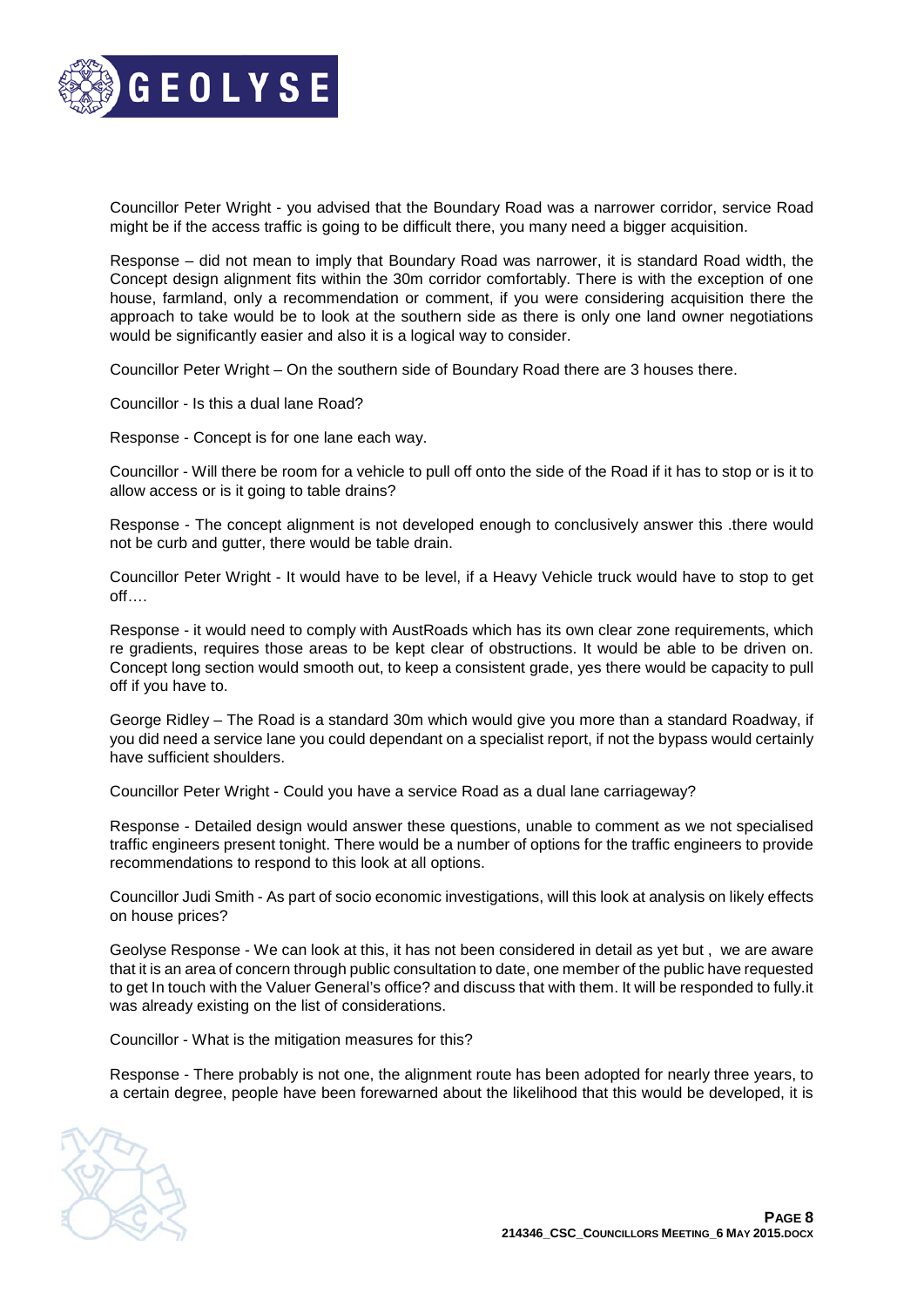

logical that this would have some type of impact on land values. There is no control. As the determining authority would need to defer to Council to make that decision.

Councillor unknown - There are drawings dating back to 1981 showing the alignment as a possible routes.

Councillor Peter Wright- Yes there has been old drawings but whether those people who have purchase blocks have been clearly advised of purchase of land. Is it a direct conclusion that land values necessarily depreciate because of a better Road or a bypass?

Response - Depends on who you talk to it is subjective cant be influenced through this process and guidelines are used for this process. It will be dealt with. One person has advised that they 'like the noise of trucks' only one view 25% are happy with this alignment.

Councillor Ian Brown - Coming off Sydney Road onto Campbell Street, will it follow the same line as now?

Response - No it is simplified the curve is straightened out, there is a bit of acquisition through there.

The intersection not an RMS Road, the intersection will have to be made to a very high standard, there will be a degree of impact. There are big trees there, through detail design you try to avoid impacts, but they can't be incorporated into a clear zone.

Councillor Peter Wright - Airport outline shows endangered fauna area?

Response - It is not directly affected by the concept alignment. But advising that it is sensible to think about this area. The ecologist is suggesting that a curve would avoid the EEC, as Road widening would occur and the traffic engineer suggest that a 90° turn on a V Double route would not work. There would have to be a degree of acquisition in that area.

George Ridley- Where is the EEC area?

Response - They are as you head south down Airport Road they are located on the left hand side trees just before the 90 turn.

George Ridley - If you were going to do the curve you would do this on the inside of the trees?

Response - Start at northern property boundaries run the curve, and miss all but one tree. Other benefit of area, take the Road that you have closed, you can enhance the EEC area.

Councillor Bill West – What about an option to south, change alignment by using opposite block and swing the curve lower.

Response - This could be another option. It has to be navigable.

Re discussions on reroute of land use, navigable for the vehicles.

Councillor Peter Wright- Regarding B-double and semi-trailers, what is the environmental impact having B-double on the Road would it increase the impacts of omissions and noise more than semi trailer's. Will they increase problems with the environment?

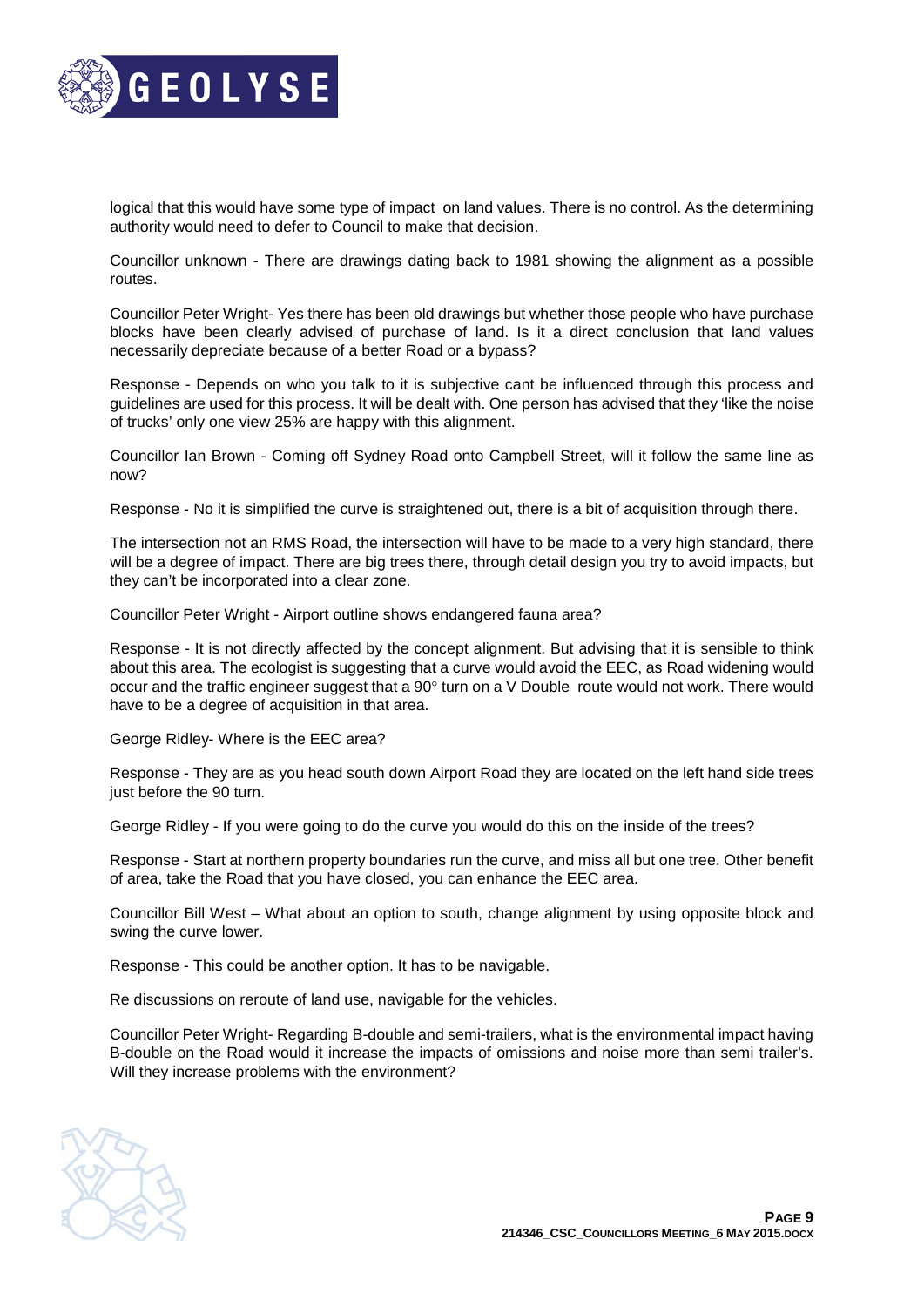

Response - From an engineering perspective yes from an environmental perspective no.

Existing volume of traffic moving through town that is being redirected, not increasing volumes, increase in volumes of traffic from one area to another on existing Roads

Omissions are staying same in regional area, noise in a localised sense will change. There will be an impact to those people who directly front the route. Is not a B-double route at the moment.

From noise and omissions perspective these are the critical aspects. Road surface will need to be more robust back to detail design to resolve.

Geolyse - How do we generally feel about the bypass, generally ok as it was adopted in 2013?

Councillors Bill West - Definitely want the heavy vehicle bypass, unanimously decided that this was the preferred route.

Councillor Peter Wright - Has there been much feedback from aboriginal community? Elders indicated that there are children's graves along the riverbank?

Response - Aboriginal archaeologist has been in contact with the interested parties they will visit the site, they will look at these issues. If there are sites that are problematic there a ways in which these can be avoided such as minor realignment, or moving artefacts by the local community or other options for approach to take. At this stage there does not look like there are many issues.

Councillor Bill West- How was this done, was the land council involved?

Response - There was an ad in the paper and registration has gone directly back to the archaeologist who has a list of groups that are interested and liaison directly. The consultation is being prepared under local council policy, especially in regards to impacts on the Southern end, Geolyse engage specialists, to undertake these tasks and the process is underway.

By giving you a summary tonight hopefully will prompt questions in regards to the consultation process. This is the opportunity to identify issues, one update today we will not have all the answers tonight.

Councillor Peter Wright- You indicated at the start of this meeting that you indicated there was a public meeting to follow. We were advised by management on Monday night that it was an invitation only public meeting? Not open to the general public?

Councillor - Where is the public consultation?

Response - There was an ad placed in the paper, letters sent to anyone who is directly associated with the Road, this was the consultation process proposed to council and what was agreed to. If there was a perception that more needed to be done….

Councillor Peter Wright - No – just getting clarification of what the definition is of public consultation.

Response - We would define this as a public meeting as it is being attended by members of the public. This is not a closed meeting, the general public are welcome to attend.

George Ridley- This meeting was targeted for directly affected people that is why a special invite was given. It was in the paper for anyone to attend Part of the REF is required to do this process.